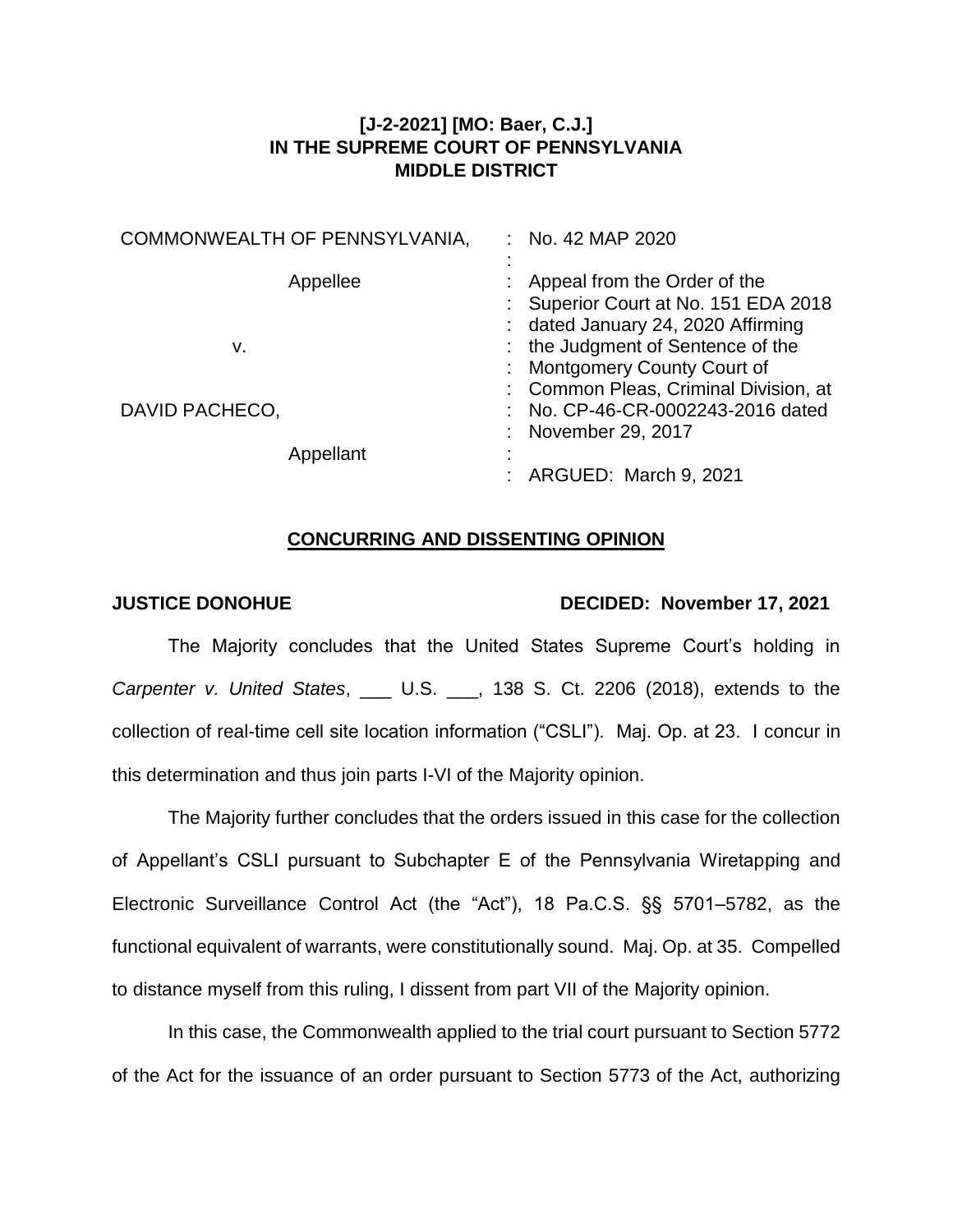the search of CSLI derived from pinging Appellant's cellular phone to detect its location. No one disputes that "an individual maintains a legitimate expectation of privacy in the record of his physical movements as captured through CSLI." *Carpenter*, 138 S. Ct. at 2217.<sup>1</sup> If a person has an expectation of privacy in a particular area, police must obtain a warrant to search the area. *Commonwealth v. Loughnane*, 173 A.3d 733, 741 (Pa. 2017).

The requirements for issuance of a warrant are threefold: (1) the warrant must be issued by a neutral, disinterested magistrate; (2) the person seeking the warrant must demonstrate probable cause to believe that the evidence to be obtained is contraband; the fruits of a crime; property used as the means of committing a crime; or property that constitutes evidence of the commission of a crime; and (3) the warrant must particularly describe the person or property to be searched and the items to be seized. Fed.R.Crim.P. 41(b)–(e); Pa.R.Crim.P. 201, 205(A)(2)–(4). I observe that Appellant is challenging the issuance of the Section 5773 orders as constitutionally infirm because they fall short of the third requirement, particularity. Maj. Op. at 24–25.

<sup>1</sup> *Accord Kyllo v. United States*, 533 U.S. 27, 31 (2001) (endorsing the general principle that use of technology to collect information that otherwise could not have been obtained without physical intrusion amounts to a search). Tracking a person's movements through CSLI possesses many of the qualities associated with the placement of a global positioning system ("GPS") device on a person's vehicle and the use of that device to track the vehicle's movements. Indeed, "[m]uch like GPS tracking of a vehicle, [CSLI] is detailed, encyclopedic, and effortlessly compiled." *Carpenter*, 138 S. Ct. at 2216. The placement and use of a GPS device constitutes a search, which requires a warrant. *See United States v. Jones*, 565 U.S. 400, 405 (2012); *see also* 18 Pa.C.S. § 5761 (authorizing issuance of order by trial court upon application by written affidavit that, inter alia, provides "a statement setting forth all facts and circumstances which provide the applicant with probable cause that criminal activity has been, is or will be in progress and that the use of a mobile tracking device will yield information relevant to the investigation of the criminal activity").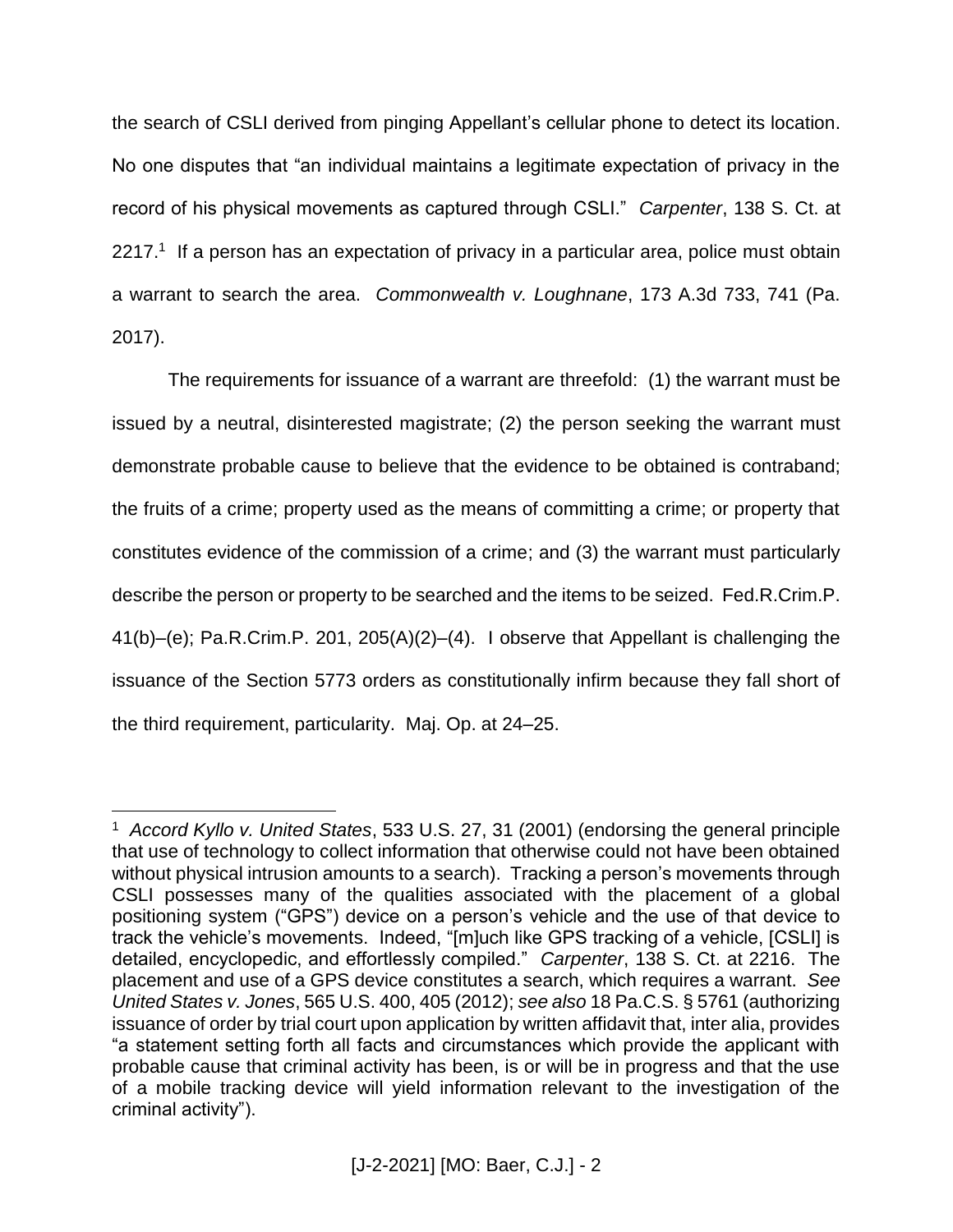#### **Waiver**

The Majority, based upon the Superior Court's conclusion that Appellant failed to raise a claim in his Pa.R.A.P. 1925(b) concise statement that the orders were overly broad, finds that the particularity argument has been waived. Maj. Op. at 37 n.23 (citing *Commonwealth v. Pacheco*, 227 A.3d 358, 370 n.13 (Pa. Super. 2020)). The Superior Court's conclusion, however, was in error. Appellant raised the constitutionality of the Section 5773 orders repeatedly in the trial court, including the particularity requirement. He first raised it in his supplemental motion to suppress and then briefed it in a memorandum of law filed in support. *See* Defendant's Memorandum of Law in Support of Supplemental Motion to Suppress, at 1451a-1456a ("The Fourth Amendment was established to prevent against the overbroad search which results in a general rummaging by law enforcement. [O]ur Pennsylvania Supreme Court reiterated the importance of the particularity requirement in *Commonwealth v. Grossman*, 555 A.2d 896 (Pa. 1989)."). Appellant thereafter filed a second supplemental motion to suppress that was devoted exclusively to emphasizing the particularity issue, which he then briefed at length. *See* Defendant's Second Supplemental Memorandum of Law in Support of Motion to Suppress Pursuant to Article I, Section 8 of The Pennsylvania Constitution, at 1495a-1510a. Finally, Appellant's Rule 1925(b) concise statement, as its first issue, raised the unconstitutionality of the Section 5773 orders as violative of Article I, Section 8 of the Pennsylvania Constitution and the Fourth Amendment of the United States Constitution. In its Rule 1925(a) opinion, the trial court specifically acknowledged that this first issue included the particularity argument – noting that it was Appellant's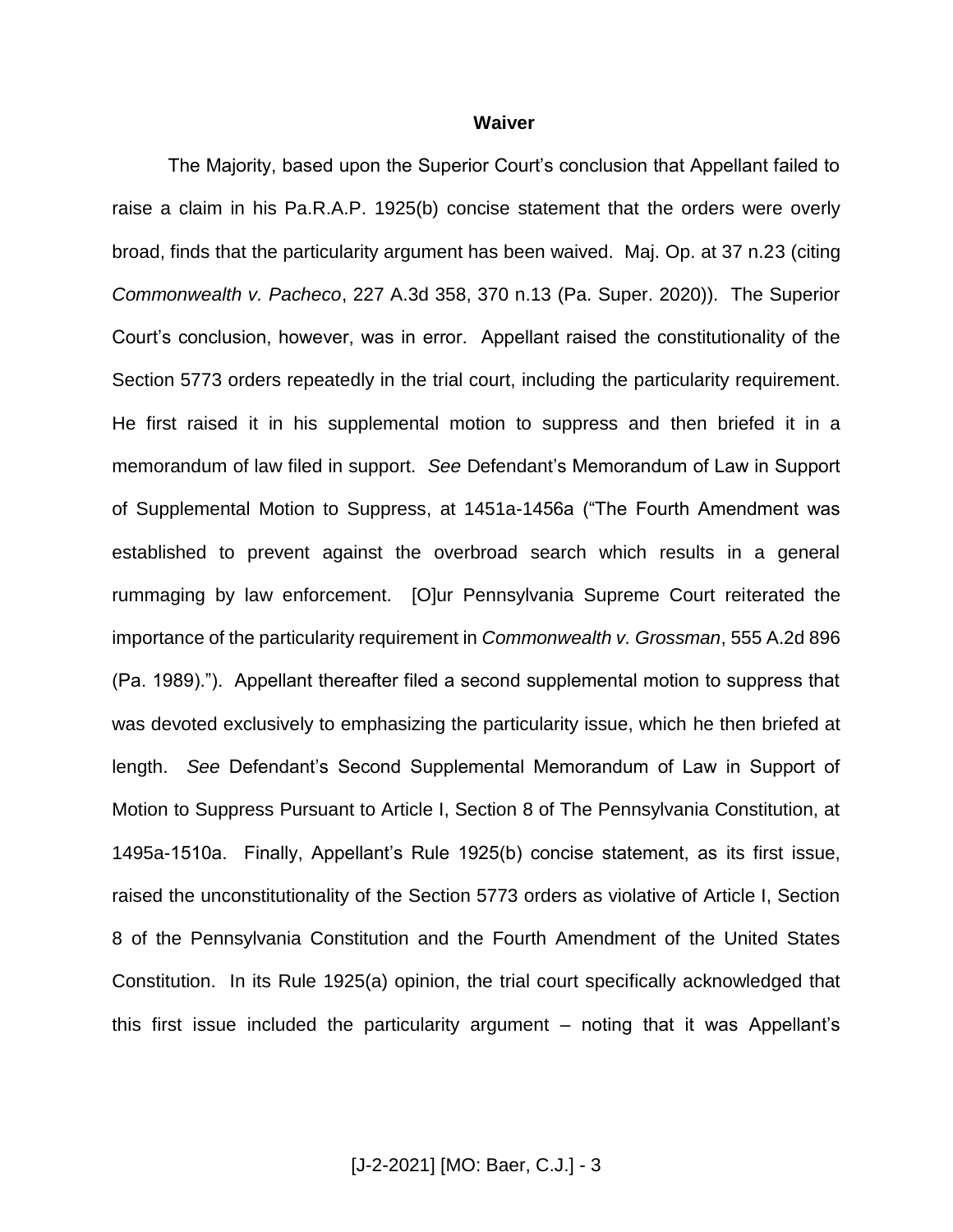contention that the scope of the requests for CSLI information turned the orders into "General Warrants." Rule 1925(a) Opinion, 3/8/2018, at 8.

The Majority likewise contends that Appellant "abandoned" the particularity issue on appeal before the Superior Court (and, apparently, again before this Court). I likewise disagree with this assertion. Appellant unambiguously asserted in his second issue on appeal in the Superior Court that "the trial court erred in denying the motion to suppress evidence where the Commonwealth illegally tracked [Pacheco's] cell phone(s) in violation of the Pennsylvania Constitution, [and] the Fourth Amendment … ." *Pacheco*, 227 A.3d at 364. Appellant briefed the issue, and the Superior Court ruled that the trial court's orders satisfied the particularity requirement:

> First, the orders were issued by a judge of the Court of Common Pleas of Montgomery County, a neutral, disinterested, judicial officer authorized to issue such orders under the Pennsylvania Wiretap Act. Second, the orders specifically state that the court found "probable cause" that the information sought would aid in the apprehension of a particular individual for a particular offense. They identify the individual, 'David Pacheco ... a source for heroin.' And, they identify the criminal offenses 'including but not limited to the Manufacture, Delivery and or Possession with Intent to Deliver a Controlled Substance; Criminal Conspiracy; and Criminal Use of a Communication Facility.' **Third, the orders described the place to be searched (Pacheco's cell phone) and the items to be seized (the real-time CSLI for that phone).**

*Id.* at 372 (citations and footnotes omitted) (emphasis added).

 $\overline{a}$ 

Finally, Appellant did not waive the particularity issue in this Court. In the first issue

presented in his petition for allowance of appeal, $<sup>2</sup>$  he questioned whether "the Order of</sup>

<sup>&</sup>lt;sup>2</sup> Moreover, this Court has opined that issues within the scope of the allowance of appeal and fairly subsumed therein are reviewable. *Commonwealth v. Harth*, 252 A.3d 600, 614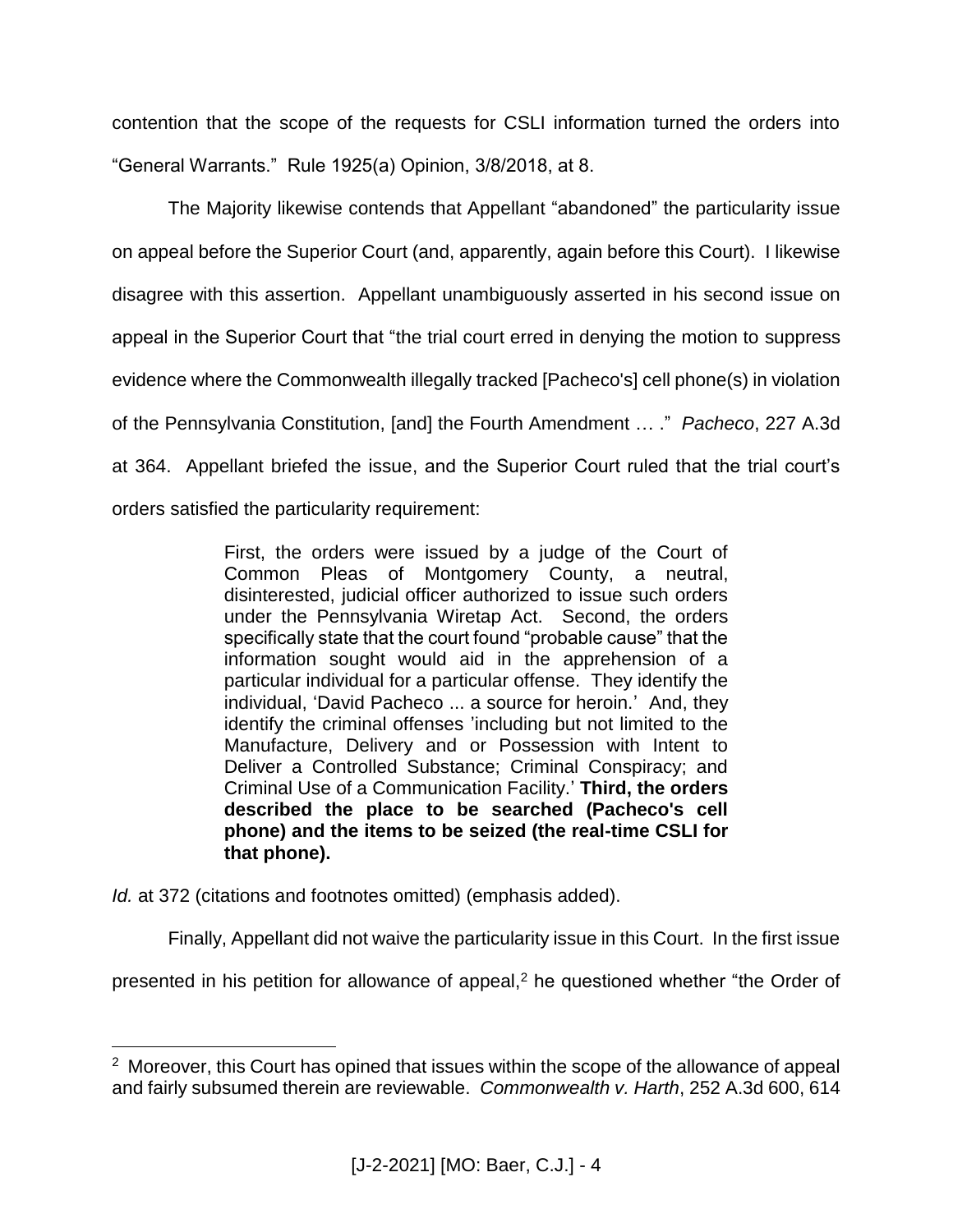the Court of Common Pleas permit[ted] the Commonwealth to track Petitioner's cell phone(s) in violation of the Pennsylvania Constitution, [and] the Fourth Amendment … ." Petition for Allowance of Appeal, 7/28/2020, at 12. Appellant briefed the particularity issue in both his principal brief filed with this Court, Appellant's Brief at 37-39, and in a reply brief, Appellant's Reply Brief at 2-9 ("Thus, the orders the Commonwealth received

Whether the trial court erred in failing to suppress all evidence derived from the warrantless real-time location tracking of Appellant's cell phone where such evidence was obtained in violation of the Pennsylvania Wiretap Act; Article 1 Section 8 of the Pennsylvania Constitution; and the Fourth and Fourteenth Amendments to the United States Constitution?

Concise Statement of Matters Complained of on Appeal, 1/31/2018, ¶ 1.

Whether the Superior Court Panel erred in finding that an Order by a Court of Common Pleas permitting the Commonwealth to search 108 days of real time cell site location information was the equivalent of a search warrant, as required by United States v. Carpenter, 138 S. Ct. 2206 (2018)? Furthermore, did the Order of the Court of Common Pleas permit the Commonwealth to track [Appellant's] cell phone(s) in violation of the Pennsylvania Constitution, the Fourth Amendment, the Pennsylvania Wiretap Act and the recent decision in *Carpenter*?

Commonwealth v. Pacheco, 237 A.3d 396 (Pa. 2020) (per curiam).

Moreover, I maintain that this Court may consider but reject a claim of waiver and review an issue on its merits where, as here, the Commonwealth was aware of the Appellant's challenge. *See Pacheco*, 227 A.3d at 365 (rejecting Commonwealth's waiver claim where Appellant raised and preserved challenge to warrantless collection of CSLI evidence from his cell phone provider in motion to suppress and supporting briefs). *Cf. Commonwealth v. Bishop*, 217 A.3d 833 (Pa. 2019) (exercising discretion to enforce waiver rule where Commonwealth was not put on sufficient notice of appellant's departure claim and raised waiver objection when claim was first presented in Supreme Court).

 $\overline{a}$ (Pa. 2021); *Smith v. Pa. Bd. of Prob. and Parole*, 683 A.2d 278 (Pa. 1996). I consider a challenge to the scope of a Section 5773 order to be fairly subsumed within the first issue Appellant raised in his Pa.R.A.P. 1925(b) concise statement, as well as in the first issue this Court accepted for review and Appellant briefed: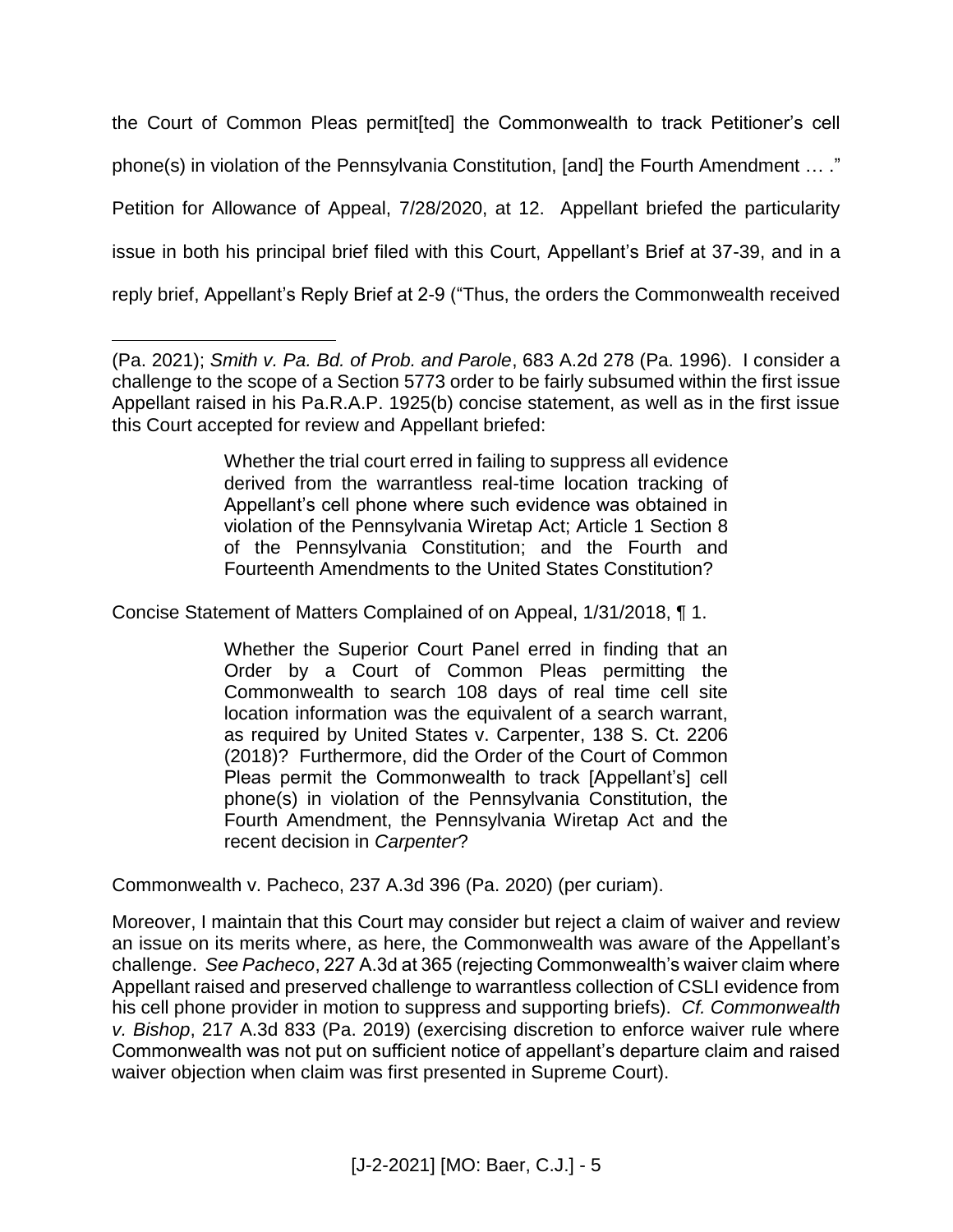were far broader than they needed to be, or would be permitted to be, in the typical electronic surveillance warrant situation. The orders permitted the Commonwealth to ascertain Appellant's location at any time by sending an electronic signal to Mr. Pacheco's cell phone, regardless of whether it was being used or not.").

In sum, then, given the record in this case, Appellant's constitutional challenge necessarily placed both probable cause and particularity at issue in the trial court, the Superior Court, and in this Court. The issue has not been waived.

## **Lack of Particularity**

The Fourth Amendment<sup>3</sup> prohibits the issuance of a search warrant unless, inter alia, the scope of the search is set out with particularity. *Kentucky v. King*, 563 U.S. 452, 459 (2011). This particularity requirement is meant to ensure that a search will be "carefully tailored to its justifications, and will not take on the character of the wide-ranging exploratory searches the Framers intended to prohibit." *Maryland v. Garrison*, 480 U.S. 79, 84 (1987).

Article I, Section 8 of the Pennsylvania Constitution<sup>4</sup> affords even greater protection than its Fourth Amendment counterpart, including a more stringent particularity

<sup>&</sup>lt;sup>3</sup> "The right of the people to be secure in their persons, houses, papers, and effects, against unreasonable searches and seizures, shall not be violated, and no Warrants shall issue, but upon probable cause, supported by Oath or affirmation, and particularly describing the place to be search, and the persons or things to be seized." U.S. CONST. amend. IV.

<sup>&</sup>lt;sup>4</sup> "The people shall be secure in their persons, houses, papers and possessions from unreasonable searches and seizures, and no warrant to search any place or to seize any person or things shall issue without describing them as nearly as may be, nor without probable cause, supported by oath or affirmation subscribed to by the affiant." PA. CONST. art. I, § 8.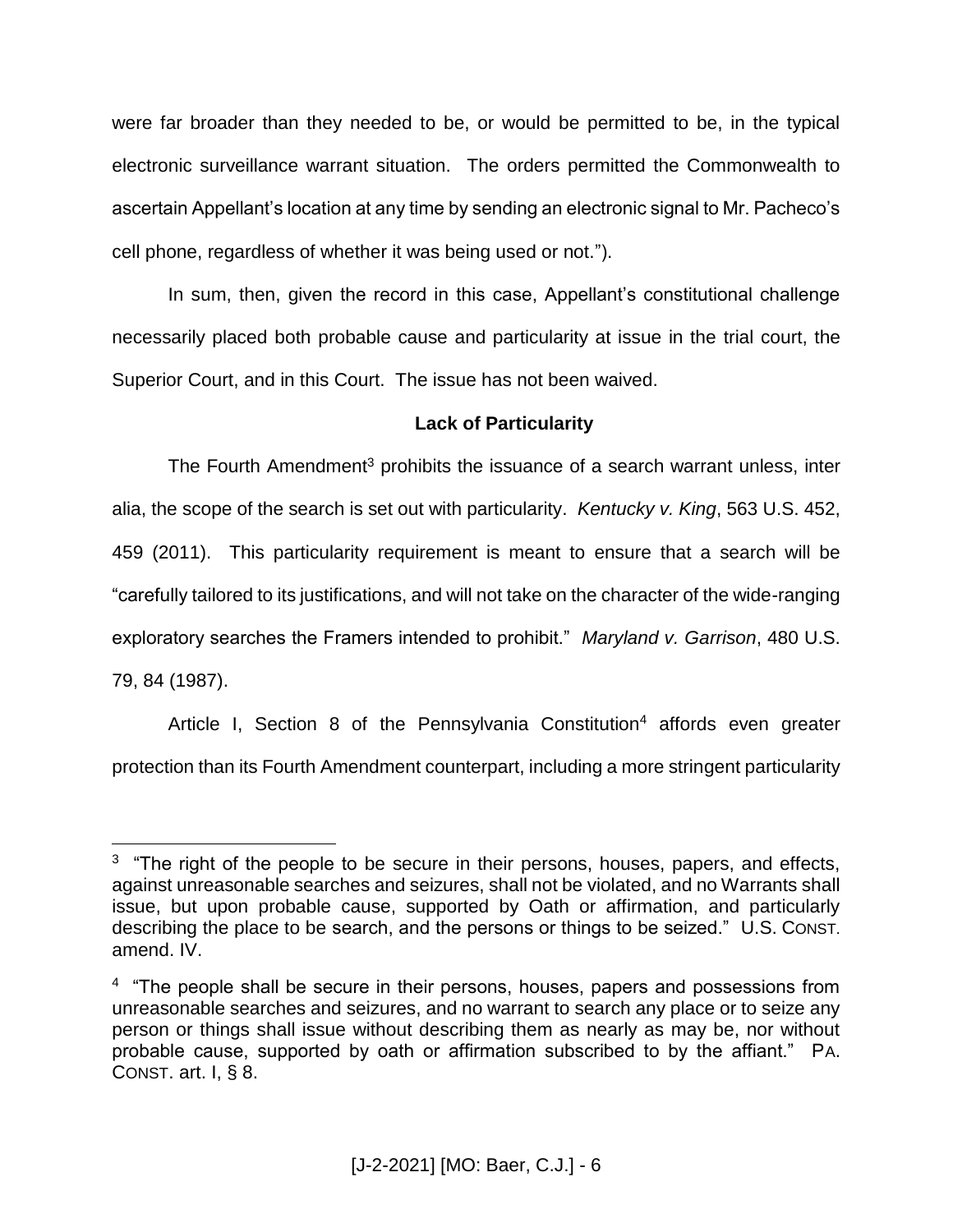requirement. *See Commonwealth v. Grossman*, 555 A.2d 896, 899 (Pa. 1989) (finding "as nearly as may be" language of Article I, Section 8 requires more specificity in description of items to be seized than the federal particularity requirement).<sup>5</sup> The person or property to be searched must be described with enough specificity to enable law enforcement to ascertain and identify, with reasonable effort, the person or the property intended. *Commonwealth v. Turpin*, 216 A.3d 1055, 1067 (Pa. 2019) (quoting *Commonwealth v. Waltson*, 724 A.2d 289, 292 (Pa. 1998)).

Collecting CSLI and using that information to track a person's location constitutes a search and, therefore, requires a warrant. *Carpenter*, 138 S. Ct. at 2217. To be the functional equivalent of a warrant, a Section 5773 order must satisfy the constitutional requirements for a warrant, including, inter alia, particularity. In my view, the Section 5773 orders issued in this case failed to satisfy this requirement. The Section 5773 orders allowed the Commonwealth to perform a general search of Appellant's location by granting it unfettered access to his ongoing movements through the collection of CSLI at any location, day or night, as often as law enforcement personnel saw fit, for months. The orders directed the telecommunications provider to disclose real-time results of signals and/or readings "at such intervals and times as directed by the law enforcement agent serving this Order," and that they shall be "without geographic limitations, including private areas." Orders, 8/25/2015, ¶ 9; 10/15/2015, ¶ 12. The orders permitted law enforcement to achieve a detailed and comprehensive record of Appellant's movements, without any

<sup>&</sup>lt;sup>5</sup> The constitutional particularity requirement is embedded in the Pennsylvania Rules of Criminal Procedure*. See* Pa.R.Crim.P. 205(A)(2) (requiring all search warrants to "identify specifically the property to be seized");  $\overline{Pa.R.Crim.P.}$  205(A)(3) (requiring all search warrants to "name or describe with particularity the person or place to be searched").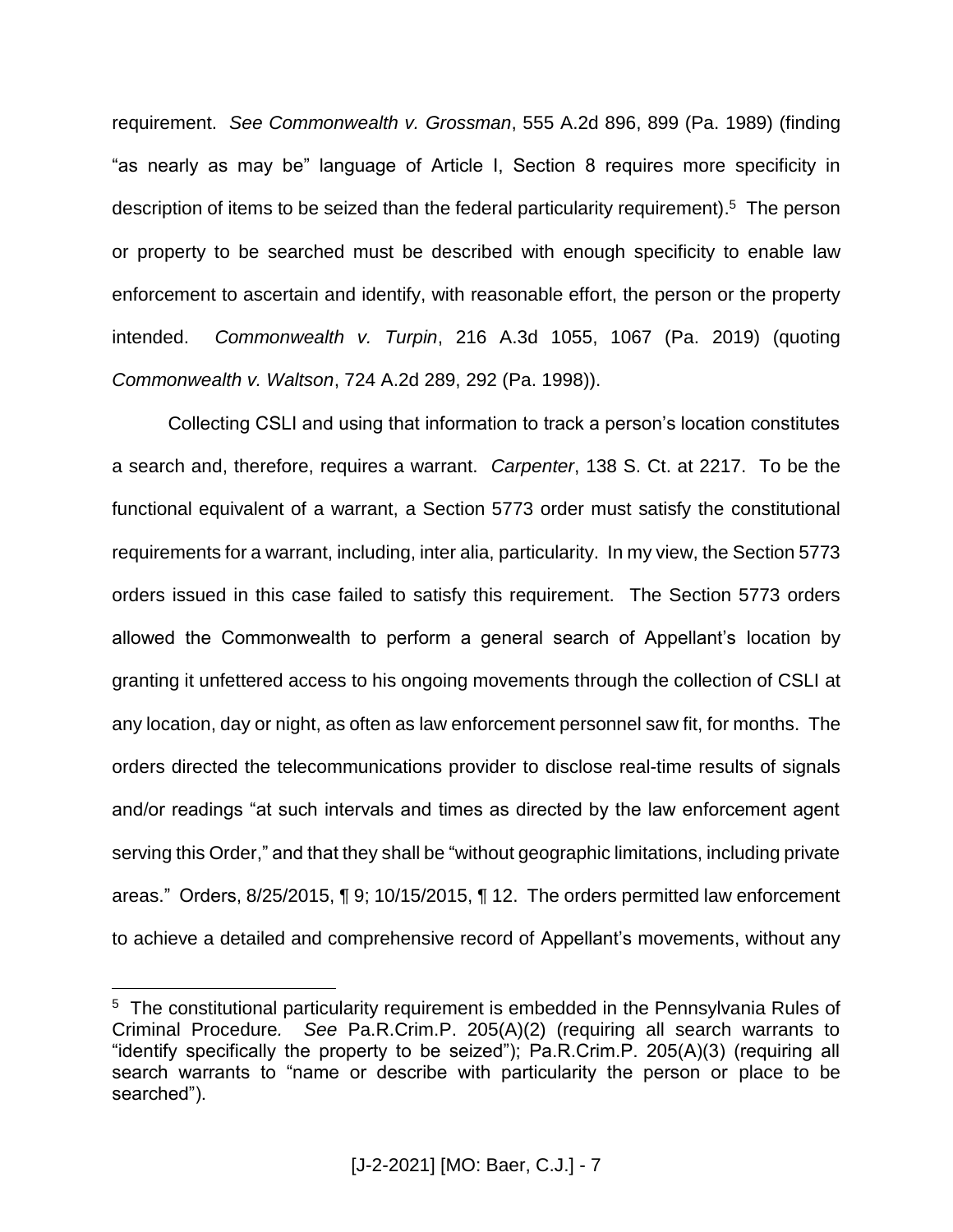limitations on the times and places where he might be engaging in criminal activity. A constitutionally valid warrant does not permit such a sweeping dragnet of a person's movements.

I find no merit in the Majority's contention that the particularity requirement was satisfied because "the applications and the affidavits of probable cause provided particular descriptions of the place to be searched and the items to be seized." Maj. Op. at 36. The Majority misses the mark. Particularity is a requirement of the **warrant** (here the Section 5773 orders), not of the applications or affidavits of probable cause. The Section 5773 orders in this case do not particularly describe a place to be searched or the items to be seized — instead they authorize a general, continuous tracking of Appellant's location at all times, both day and night, entirely at the discretion of law enforcement. Instead of focusing on the overbreadth of the Section 5773 orders, the Majority instead emphasizes "the extensive affidavits of probable cause accompanying each Section 5772 application." Maj. Op. at 37. The Majority reasons that while "defining the permissible parameters of time for CSLI searches" may be "difficult," Majority Op. at 37, the Commonwealth was nevertheless not required to describe with particularity every location where Appellant could be tracked, "as the actual locations tracked by the CSLI evidence were neither searched nor seized." Majority Op. at 38. Again, respectfully, the Majority misses the point. Regardless of the difficulty of defining temporal parameters of the search, it must be done, as an order requiring service providers to continuously ping cell towers to determine Appellant's location is a search, and requiring the service providers to turn that CSLI information over to law enforcement is a seizure – both of which require compliance with the constitutional particularity requirement for a warrant.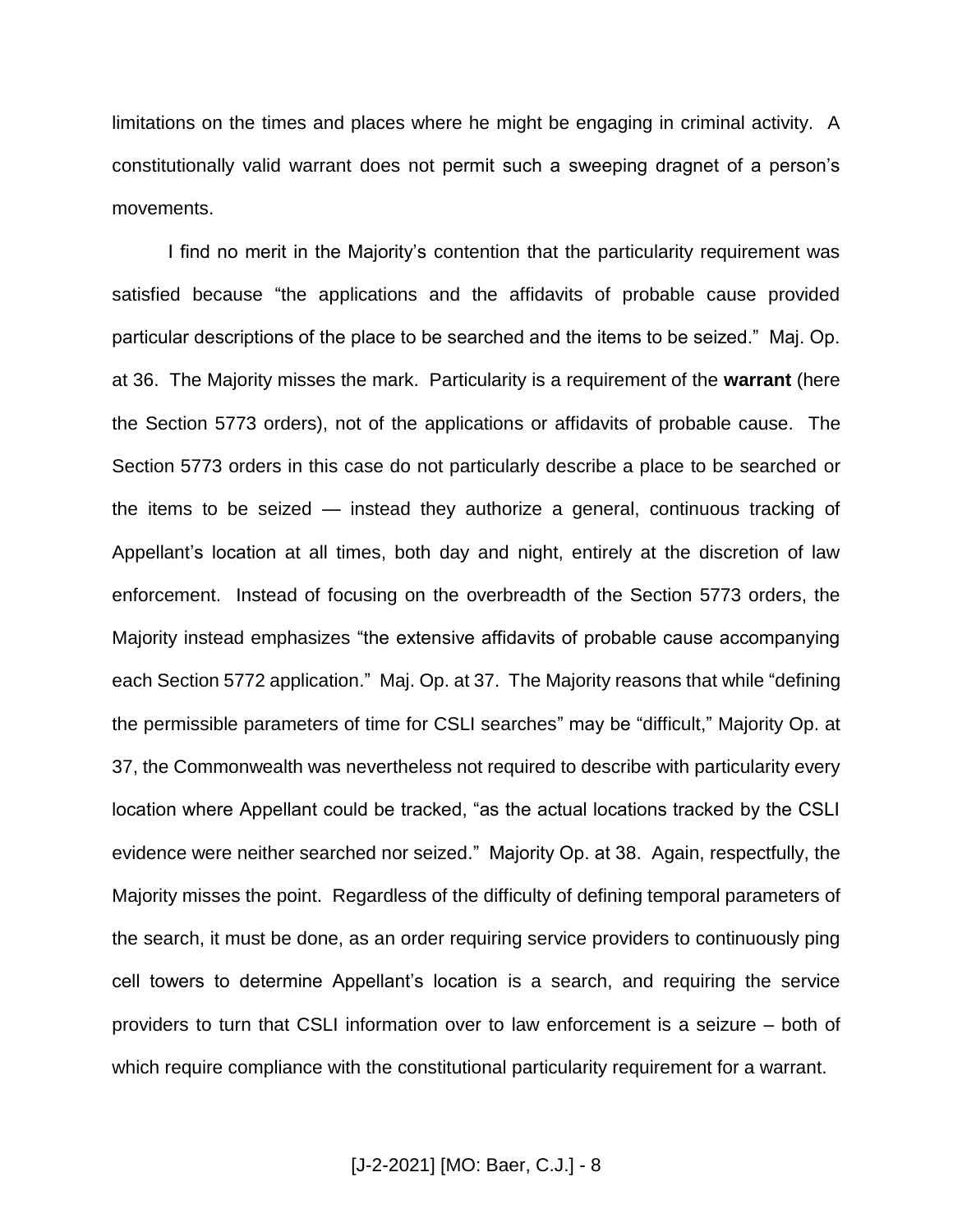We are not the first court to consider the application of the particularity requirement in similar factual circumstances and an unrestricted scope of surveillance. In *United States v. White,* 62 F. Supp. 3d 614 (E.D. Mich. 2014), *affirmed*, 679 Fed. App'x. 426 (6th Cir. 2017), *judgment vacated on other grounds*, \_\_\_ U.S. \_\_\_, 138 S. Ct. 641 (2018), a federal district court in Michigan found unconstitutional on particularity grounds warrants that allowed law enforcement to track the defendant continuously for thirty days "at all times, night and day, on public streets and in private places, and into areas traditionally protected by the Fourth Amendment." *Id.* at 621, 628. The district court recognized that the affidavit established that White was involved in drug trafficking in several states and Canada and used his cell phone to set up and consummate transactions. Addressing the scope of the warrants, however, the court queried,

> If law enforcement anticipates that a suspect will commit a crime **some place** at some future date, does that mean that law enforcement has probable cause to track a suspect **every place** he goes? The answer must be "No," lest general warrants be revived and the Fourth Amendment's particularity requirement be eviscerated.

*Id.* at 627. The district court explained that the police could have satisfied the particularity requirement if they requested permission to track White "for a limited period" based on credible information that he "was planning to engage in a drug transaction with the confidential informant at a particular time and place[;]" that "White was traveling to meet with his Canadian, Arizona, or Alabama suppliers, even if White stayed at motels or the homes of co-conspirators along the way[;]" or, "between his home in Detroit and his mother's home in Romulus … that White stored drugs in one location and sold them out of another." *Id.* at 628. Absent such particular details, "[t]he tracking warrants were akin to the general warrants condemned by the Founders, and are repugnant to the Fourth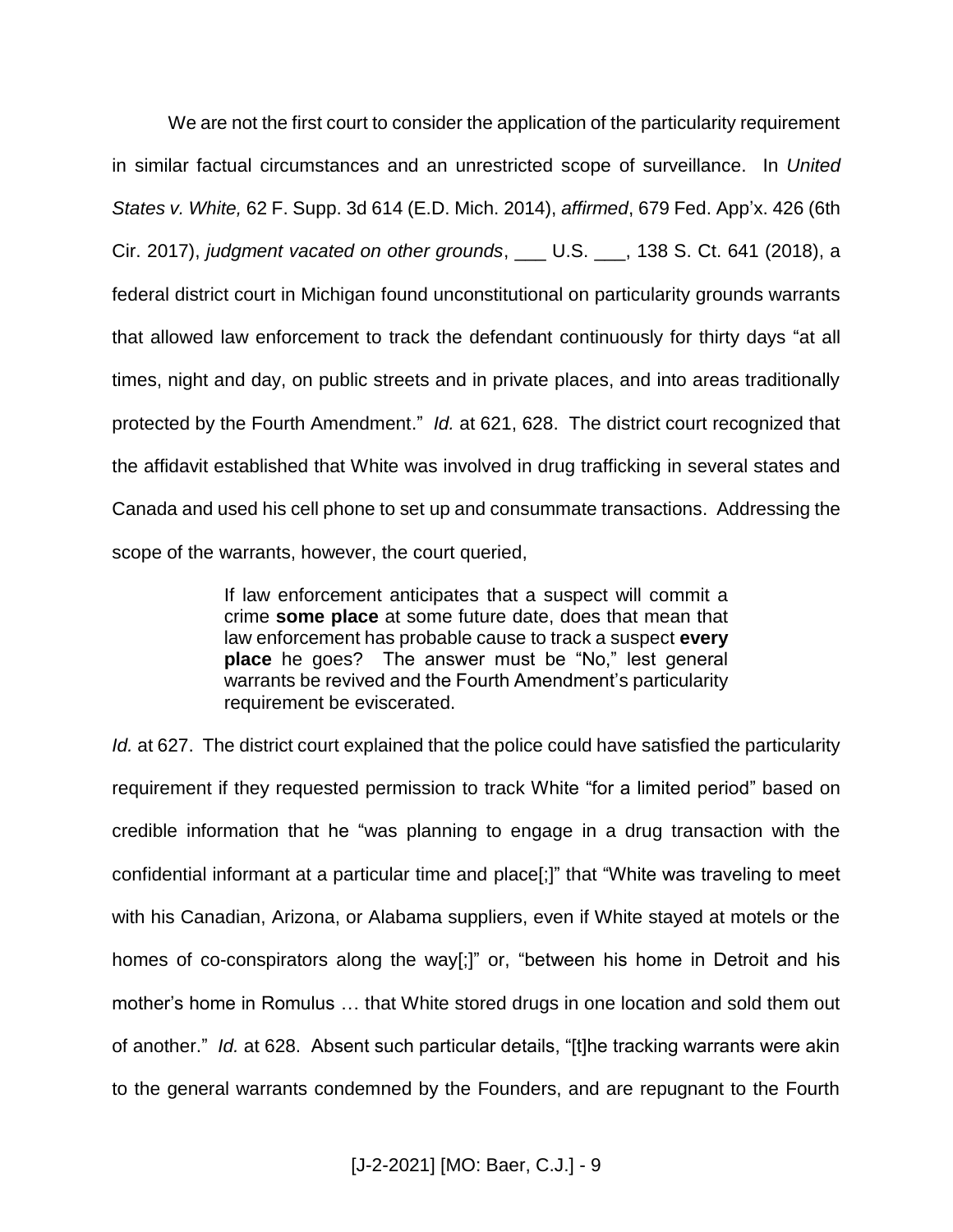Amendment." *Id.* at 629 (citation omitted). I find the cogent analysis of the *White* court to be persuasive and its conclusions firmly grounded in the Fourth Amendment's particularity requirement.

The types of information sought by the district court in *White* were readily available to the trial court in this case, including the dates, times and locations where Appellant would likely be involved in criminal activities. The affidavits of probable cause submitted to obtain the Section 5773 orders in this case were lengthy and highly detailed, with specific information relating to the key role Appellant played in the activities of the Mexican drug cartel being investigated. With respect to Appellant's activities, the affidavits contained date, time, and location information setting forth, inter alia, (1) his multiple trips from Norristown, Pennsylvania to Atlanta, Georgia to pick up retrofitted car batteries containing heroin, his subsequent return to Norristown, and his transporting of the drugs to New York; (2) Appellant's use of cell phones to facilitate these transactions; and (3) the identities of Appellant's associates aiding him in these efforts. As a result, the trial court had sufficient information to tailor the Section 5773 orders to comply with the constitutionally required particularity requirement.<sup>6</sup> It simply did not do so, thus resulting in constitutional infirmity.

The United States Supreme Court opined in *Carpenter* that, "when the Government tracks the location of a cell phone it achieves near perfect surveillance, as if it had attached an ankle monitor to the phone's user." *Carpenter*, 138 S. Ct. at 2218. Left

<sup>6</sup> *Cf. Commonwealth v. Laventure*, 894 A.2d 109, 118 (Pa. 2006) ("[I]t is clear that the mere specification of all information that is available is not in and of itself enough; rather, actual reasonable particularity is required sufficient to limit governmental discretion in the execution of the [arrest] warrant and pursuit of the associated criminal process.").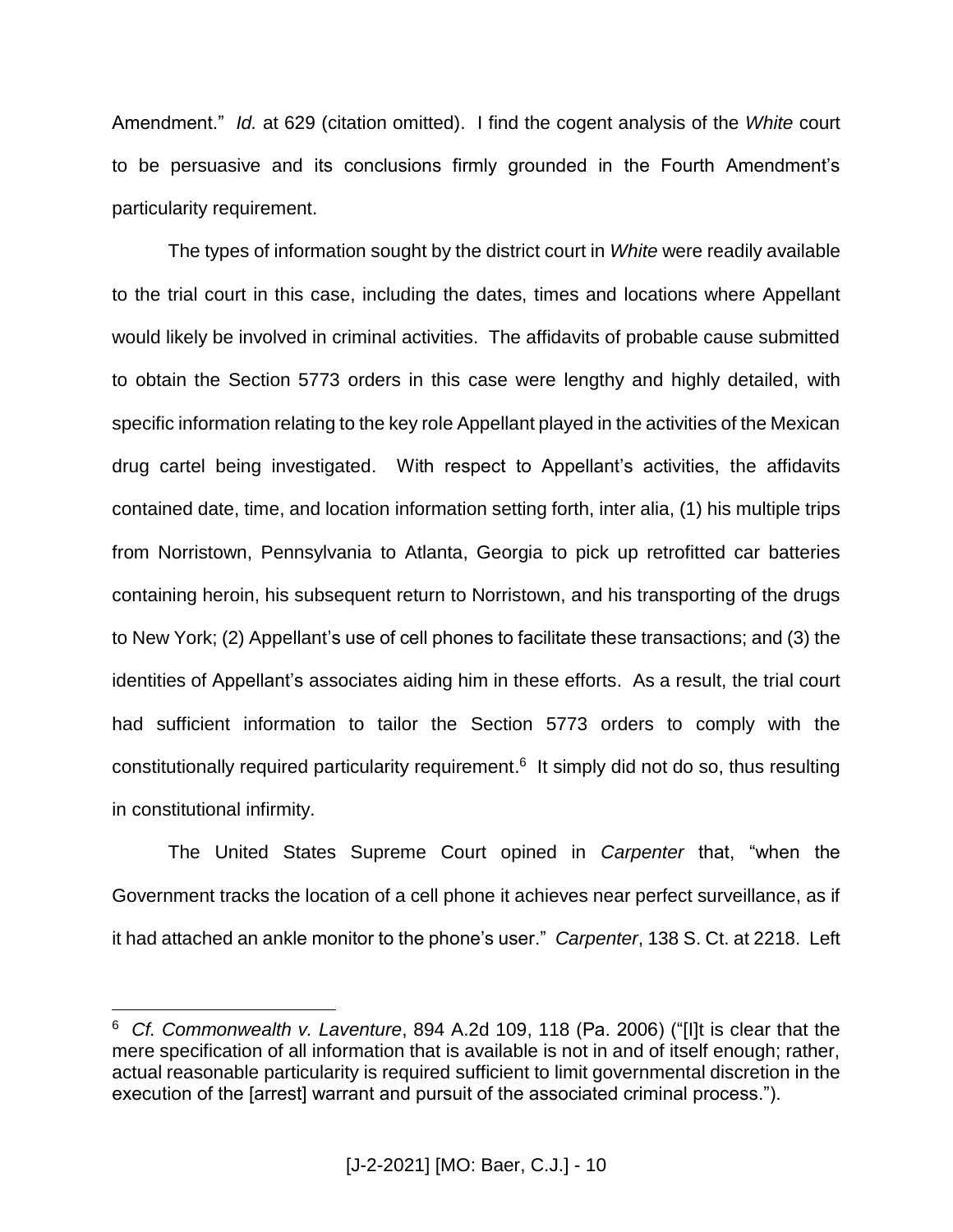unrestrained, CSLI surveillance creates a tapestry of location information — not merely a snapshot — by revealing "the whole of [a person's] physical movements," public and private, rather than just those relevant to the commission of a particular criminal offense at a particular place or time. *Carpenter*, 138 S. Ct. at 2217. To combat technology-driven surveillance creep, a warrant must narrowly describe the scope of the permissible searches with particularity.

A surveillance order issued pursuant to Section 5773 order will pass constitutional muster if it is issued by a proper authority, is supported by probable cause, **and** describes with particularity the suspected criminal activity, the person or property to be searched, and/or the items to be seized. Section 5773, however, contains no language that mandates that an order satisfies constitutional particularity requirements. For example, a Section 5773 order need not describe "as nearly as may be" the specific locations visited by a person that may be tracked, the specific times during which the person's presence in a specific location may be tracked, the specific criminal activity the person is expected to be engaged in at any given location, or the specific evidence of criminal activity expected to be discovered at any given location. An order may issue under Section 5773 when the Commonwealth submits a detailed affidavit establishing probable cause and indicating that information relevant to an ongoing criminal investigation and to specific violations of the Crimes Code will be obtained from the requested CSLI. 18 Pa.C.S. § 5773. Section 5773 does not, however, require the trial court to cabin the discretion of law enforcement by limiting their intrusion into a person's life to a particular place, time, or activity. The orders issued in this case satisfied the statutory requirements set forth in Section 5773 but failed to satisfy the constitutional requirements for a valid warrant.